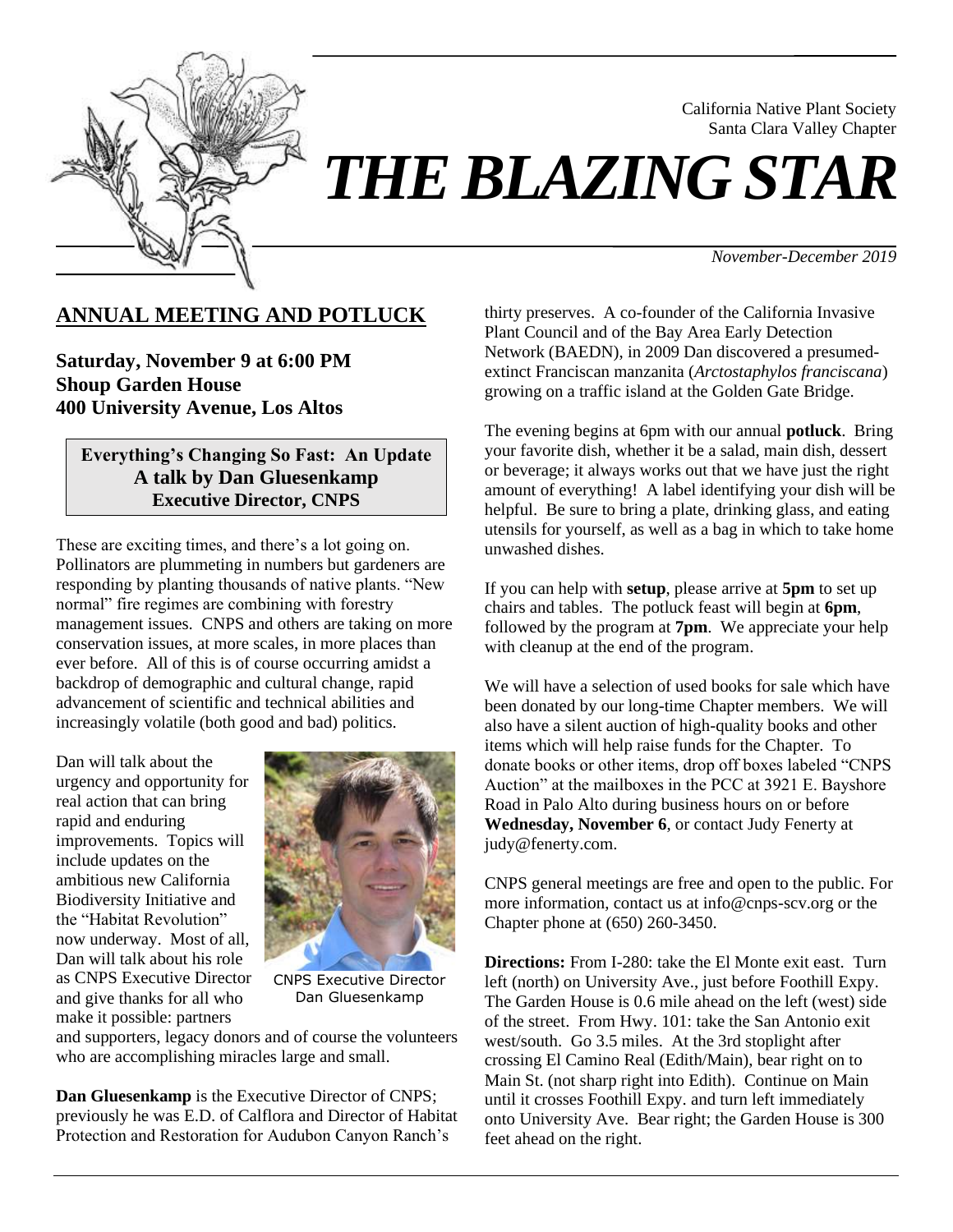#### **Chapter Annual Election**

The annual potluck is also the time to elect our Chapter officers for the coming year. All Chapter members may run for office; nominations may also be made from the floor at the meeting. Here is the slate put forth by the nominating committee:

**President:** Vivian Neou **Vice President:** Johanna Kwan **Treasurer:** Janet Hoffmann **Chapter Council Delegate:** Vivian Neou **Elected Board Directors (2):** Stephen Buckhout, Vicki Silvas-Young

Members seeking more information or wishing to run should contact Leadership Development Chair Stephen Buckhout, at stephen@yscottie.com or (408) 255-6233.

# **Chapter Guidelines Vote**

Our Chapter guidelines are like our constitution: the basic rules for how we are organized and how we perform our activities. Our Board has approved a draft set of revisions to address issues found since our 2016 major update. The changes include provisions to deal with open positions and also bring the guidelines in line with actual practice. The changes update:

- The definition of the Executive Committee to include provisions for open positions.
- The composition of the Board to consist of the Executive Committee and at least ten (10) appointed directors.
- The requirement for a quorum at the general meeting in November.

The General Membership will vote on these revisions at our annual potluck meeting.

You can download the revised guidelines from our Chapter website, **[www.cnps-scv.org](http://www.cnps-scv.org/)**. You may also leave a message at our Chapter phone, (650) 260-3450, to request a paper copy of the guidelines. For more information please contact Vivian Neou at [president@cnps-scv.org.](mailto:president@cnps-scv.org)

# **CHAPTER ACTIVITIES**

# **CNPS SCV Nursery at Hidden Villa**

Come help propagate plants for our future plant sales by volunteering at one of our nursery work sessions, every **Wednesday, from 11am to 2pm.** We'll also hold work sessions during the **member sale days** listed below.

Bring garden gloves, sunhat, liquids and your lunch if you like. Other tools will be provided at the nursery.

Knowledge of plants is not necessary; your willingness to help is all that's required.

The next **Monthly Member Sales** will be held on **Saturdays, Nov. 16** and **Dec. 14, 11am** to **2pm.**

An inventory of available plants will be updated before each sale. Visit **www.cnps-scv.org** [and go to Events, then](http://cnps-scv.org/index.php/events/plant-sale)  [Plant Sale.](http://cnps-scv.org/index.php/events/plant-sale)

**Directions:** Hidden Villa is located at 26870 Moody Road west of Foothill College. From I-280 in Los Altos Hills, take the Moody Road exit and head west. Two miles west of Foothill College, look for the Hidden Villa sign and driveway on the left. Proceed over the bridge and park in the Dana Center parking lot to your right. Continue walking a short distance on that road and you will see the CNPS SCV Nursery ahead of you, just past the Dana Center building. Parking is free while volunteering or attending a Member Sale.

# **Gardening with Natives**

Gardening with Natives (GWN), a special interest group within the Chapter, includes beginning and seasoned native plant gardeners, along with landscape architects and designers. GWN offers over 35 free talks throughout the year at public libraries in San Mateo and Santa Clara counties.

For more information, visit **[www.cnps-scv.org/gwn](http://www.cnps-scv.org/gwn)**. These programs are made possible by co-sponsoring libraries and volunteers who help with program logistics. If you would like to help organize similar programs at a library near you, please email [gwn@cnps-scv.org.](mailto:sdosaka@sustainable-landscape.com)

> **Seed and Cutting Exchange a talk by Our City Forest**

#### **Wednesday, November 6, 7-8:30 PM, Campbell Library, 77 Harrison Ave., Campbell (408) 866-1991**

The fall rains are starting and this is the time when native seeds sprout and native plants start growing underground. It's also the perfect time to plant your seeds, divide the Douglas irises and take hardened cuttings of monkeyflowers. Come hear about different methods of propagating native plants just in time to prepare for spring bloom and planting season.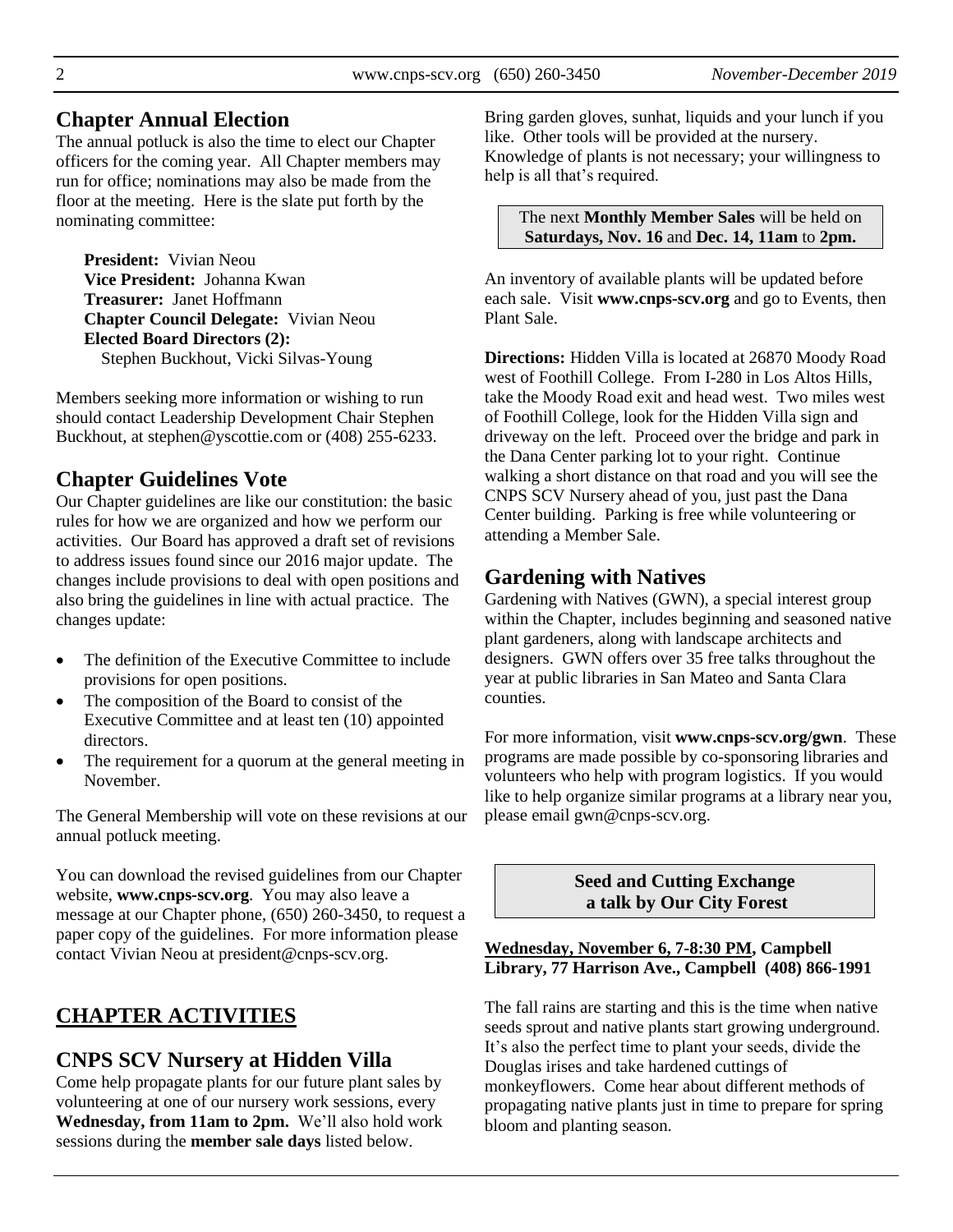After the program, we'll swap plant material. Bring any seeds or cuttings that you'd like to share with others and containers to carry what you want to bring home.

**Our City Forest's** Community Nursery & Training Center in San Jose is the home to hundreds of species of native and non-native trees, shrubs and grasses. All trees and plants are available on a tax-deductible donation basis and visitors can attend expert-led workshops on planting, plant care and propagation. Visit **[www.ourcityforest.org/nursery](https://www.ourcityforest.org/nursery)** for more information.

#### **Best Native Plants for Pollinator Gardens a talk by Juanita Salisbury**

#### **Tuesday, November 12, 7-8:30 PM, Los Altos Library, 13 S. San Antonio Road, Los Altos (650) 948-7683**

Native plants are integral to an effective pollinator garden design. The speaker will explore the interrelationships between plants, pollinators, other insects and animals. The goal is to allow you to design pollinator gardens, thereby leveraging California's wealth of biodiversity into more resilient and beautiful landscapes.

**Juanita Salisbury** has a Ph.D. in Biopsychology as well as a Bachelor of Science in Landscape Architecture. In 2009 she established Juanita Salisbury Landscape Architecture after working for commercial and residential design firms.

Juanita has recently turned her focus to California native plant pollinator habitats and in 2016 established the Primrose Way Pollinator Garden, the first of four pollinator habitat gardens in Palo Alto. Her focus is to research and relay information on of these habitats, as well as to explore opportunities to install more of them.

#### **Start Your Native Spring Garden NOW! a talk by Patricia Evans**

#### **Thursday, Nov. 21, 7-8:30 PM, Mountain View Library, 585 Franklin St., Mountain View (650) 903-6337**

You are probably not thinking about spring flowers when our weather is getting cold, dark and rainy. But in California's Mediterranean climate, this is exactly the time



*Vivian Neou* Small Heliothodes moth (Heliothodes diminutiva) on buttercup at Edgewood April 2019

you need to start seeds, put plants in the ground and divide bulbs. Learn what is unique about our climate and what to do now for glorious spring and summer bloom next year and beyond.

**Patricia Evans**, owner of Natural Landscape Design, is a graduate of the Foothill College Ornamental Horticulture program. Previously, she served on the boards of directors of Gamble Garden and the Association of Professional Landscape Designers. She has also taught "Garden Design for Homeowners" for Palo Alto Adult Education. She specializes in native plants and sustainable landscaping.

#### **Making a Native Holiday Wreath a talk by Sherri Osaka**

**Thursday, December 5, 7-8:30 PM, Mitchell Park Branch, 3700 Middlefield Rd., Palo Alto (650) 329-2436 Wednesday, December 11, 6-7:30 PM, Los Gatos Library, 100 Villa Ave., Los Gatos (408) 354-6891**

By selecting a variety of native foliage and berries from your garden, you can create a beautiful fall wreath and

recycle materials that you have on hand. We have three talks at three different locations for your convenience.

Come watch while the speaker discusses what types of native plants to use, shows how to secure your greenery to a frame, and then demonstrates how to tie a big beautiful bow before hanging it up.

*Note the earlier start time for the Los Gatos Library.*

**Sherri Osaka** is a licensed Landscape Architect, Bay-Friendly Qualified Designer and a former member of the Santa Clara Valley Water District's Landscape Board. She is a chairperson

for our Chapter of CNPS and started her company, Sustainable Landscape Designs, over 20 years ago. In 2018 she received the Water Champion distinction from the Silicon Valley Water Conservation Award Coalition.

#### **Making a Native Holiday Wreath a talk by Deva Luna**

**Thursday, Dec. 19, 7-8:30 PM, Redwood City Library, 1044 Middlefield Road, Redwood City (650) 780-7018**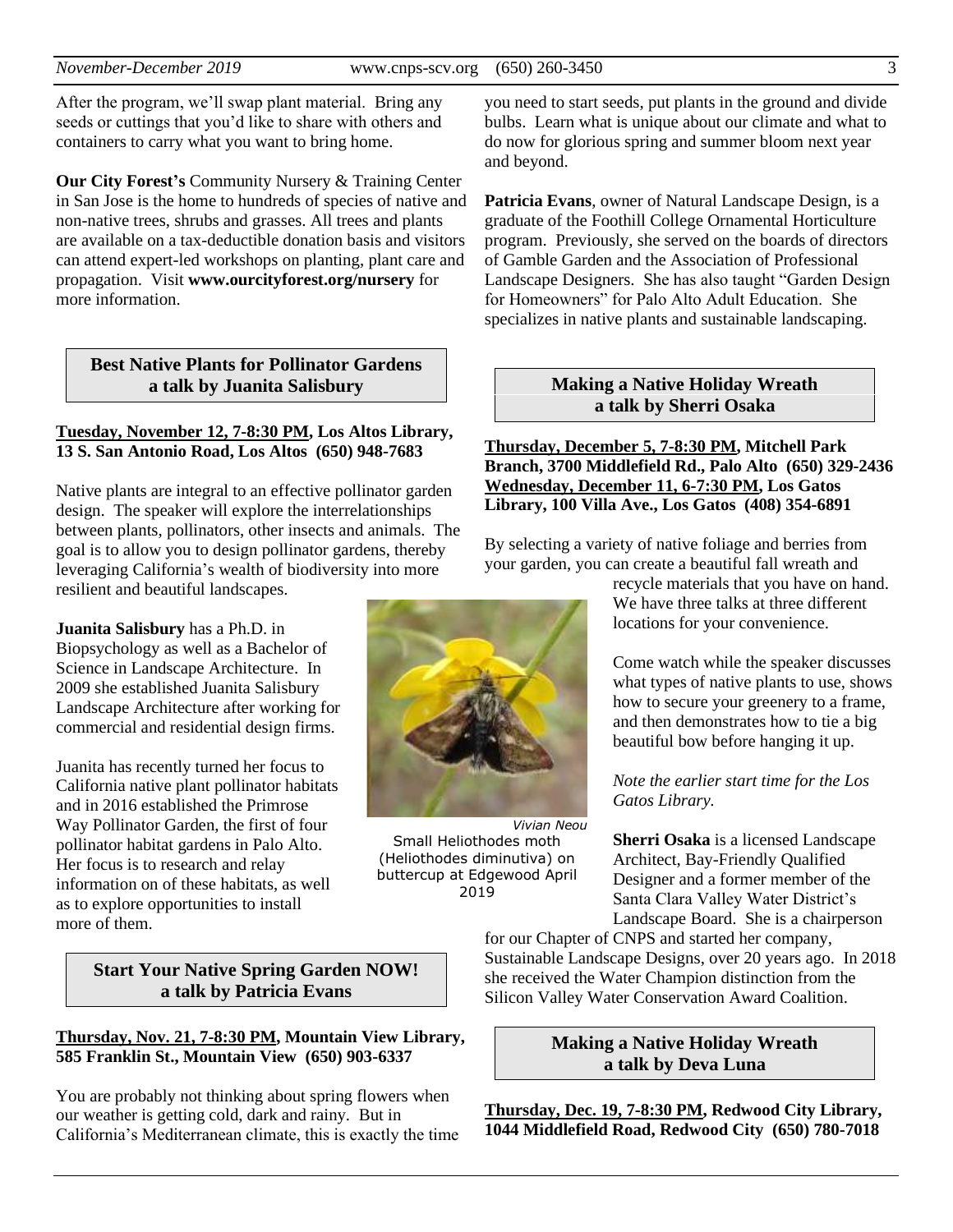Deva Luna is a sustainable and Bay-Friendly Qualified landscape designer who has been teaching and speaking about horticulture for over 20 years. She has a degree in Plants and Art from U.C. Davis and works for EarthCare Landscaping (**[www.earthcareland.com](http://www.earthcareland.com/)**) in Cupertino.

# **Keying with Natives**

Join us as we learn and practice methods of identifying the native plants of our region (aka keying). For our **November 22** meeting the topic will be Native Oaks of the Bay Area. There are seven common oaks in our San Francisco Bay Area. We'll examine extensive plant samples and material as well as graphics, so everyone will learn how to key these iconic features of California.

KWN generally meets on the last Friday of the month, from **6:30 to 8:30pm**. The other upcoming meeting date is **Friday, December 27**. We meet at the Peninsula Conservation Center (PCC), 3921 E. Bayshore Road in Palo Alto. For more information please contact Joe Cernac at joecernac@sbcglobal.net or (408) 292-5465.

**Directions to the PCC:** From Hwy. 101 take the San Antonio Rd. exit and head north. Take the next left onto East Bayshore, which will curve left then right. Take the next right onto Corporation Way. The entrance to the PCC parking lot is the first driveway on the left.

# **Newsletter Mailing Party Needs Volunteers**

For Chapter members who've not yet switched to electronic delivery of their newsletters, every issue of this newsletter gets prepared for mailing by a Chapter mailing party.



*Vicki Silvas-Young* Volunteers, left to right, Jean Struthers, Carol Mattsson and Peggy Jacobs pause to show their progress at the August 2019 newsletter mailing party.

We meet **10am on a Thursday morning** at the PCC (see directions above). Amongst all the labeling, sealing and

stamping, there's all manner of native plant-related conversation and more. We generally finish in two to three hours. Our reward is a snack that's too sweet to buy a whole one for ourselves, but perfect to share among friends.

We invite you to drop in and join us for part or all of the party. Check any newsletter's calendar page for the date, or for more info. contact newsletter editor Carol Mattsson at [carol.mattsson@gmail.com](mailto:carol.mattsson@gmail.com) or (408) 255-3767.

# **Photography Group**

Our Photography Group is a great place to meet other native plant enthusiasts while improving your photographic skills and learning more about our native plants. We announce activities to our online discussion group (**[groups.io/g/CNPS-SCV-Photography](https://groups.io/g/CNPS-SCV-Photography)**), so if you'd like to receive updates, please join via the web interface or by email. Learn more by visiting the Photo Group page at our website: **[www.cnps-scv.org/field-trips/336-photography](http://www.cnps-scv.org/index.php/field-trips/336-photography)**.

# **GOING NATIVE GARDEN TOUR**

# **Tracking Seasonal Changes**

*By Cynthia Gingerich, GNGT volunteer*

Recently I've heard several people lament the state of their native gardens in fall. Everything's gone to seed, or there's no color anymore (as if green, gold, red, yellow, brown, rust, and grey are not colors), or their plants are just not looking as good as they did four or five months ago. Some laments came from strangers I overheard at the native plant sale at Hidden Villa in late September, but one was a friend whose garden looked spectacular in May and is still great in a different way in October.

As a newbie to native gardening, I love to tour others' gardens for inspiration and ideas for plants to try in my own. I have favorite places to visit with native plants on a grand scale, like Point Lobos State Reserve in February when the ceanothus are all in bloom and Pinnacles National Park in April when hillsides are covered in shooting stars and there are carpets of goldfields.

On a smaller scale, I discovered Edith Morley Park in Campbell on my first Going Native Garden Tour (GNGT) in 2008. This public space may be visited any time to track the seasonal transitions of its native plants. On the most recent GNGT in May 2019, I discovered another new favorite public space – the prettiest, buzziest parking strip I've ever seen – the pollinator garden at Primrose Way in Palo Alto.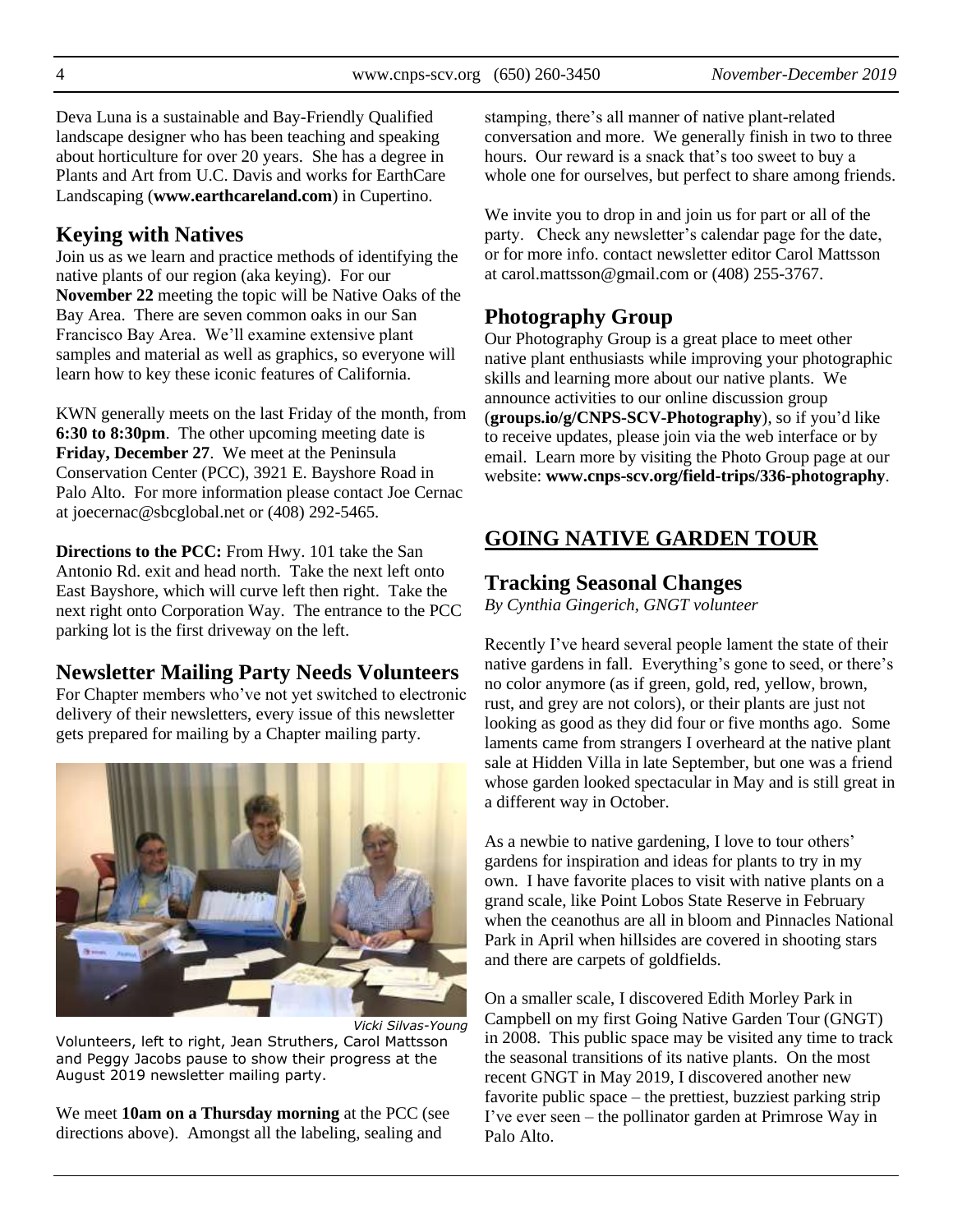May 2019 was my first time volunteering on the GNGT and I quickly discovered there are significant perks to participating. Aside from the lovely T-shirt that volunteers receive, we also may attend garden previews, touring a different garden every month.

What a reward! Since I had visited the same Saratoga garden on May 4, June 1 and September 28, I observed firsthand how one garden changes over a few seasons. Following are two pairs of photos from this garden, comparing appearance and colors in spring vs. early fall.



**Showy milkweed in spring**

Pollinators were very active in the showy milkweed in June. This garden has both *asclepias fasciculais* and *asclepias speciosa* in it.



**The same milkweed plants in fall** 

The homeowner not only provided a wonderful preview of her front and back gardens and meadow in September, she also packaged milkweed seeds for whoever wanted them.

To learn more about this Saratoga garden, visit **[gngt.org/MorrowRum\\_GNGT](https://gngt.org/MorrowRum_GNGT)**.

GNGT welcomes volunteers, homeowners and garden visitors. More information is at **gngt.org**, including links to sign up to be a volunteer or visitor for the **2020 Tour on May 2 and 3**. There year round, you'll find photos and

plant lists for 50+ Tour gardens and an application to submit your own garden for the 2020 tour. The application deadline has been extended to **Friday, November 15**.



#### **Front yard in spring**  Spring colors in May and June were white, pink, coral, yellow, orange, purple and blue. The garden plant list shows seven types of Clarkias, irises, and heucheras.



#### **Front yard in fall** Fall colors in this garden are predominantly red, grey, rust, gold, yellow, green, brown and black. Long-blooming, vibrant epilobium flowers attract birds and insects.

# **SCHOLARSHIP**

#### **Student Research Scholarships Available**

Our Chapter sponsors scholarships for students researching topics related to California native plant and native habitat conservation.

Academic scholarships of \$1,500 for graduate student research and a \$1,000 scholarship for undergraduate student research are available. We encourage students to apply. More information and applications are available at **[www.cnps-scv.org/education/scholarships](http://www.cnps-scv.org/education/scholarships)**. Applications must be postmarked by **Friday, November 22**.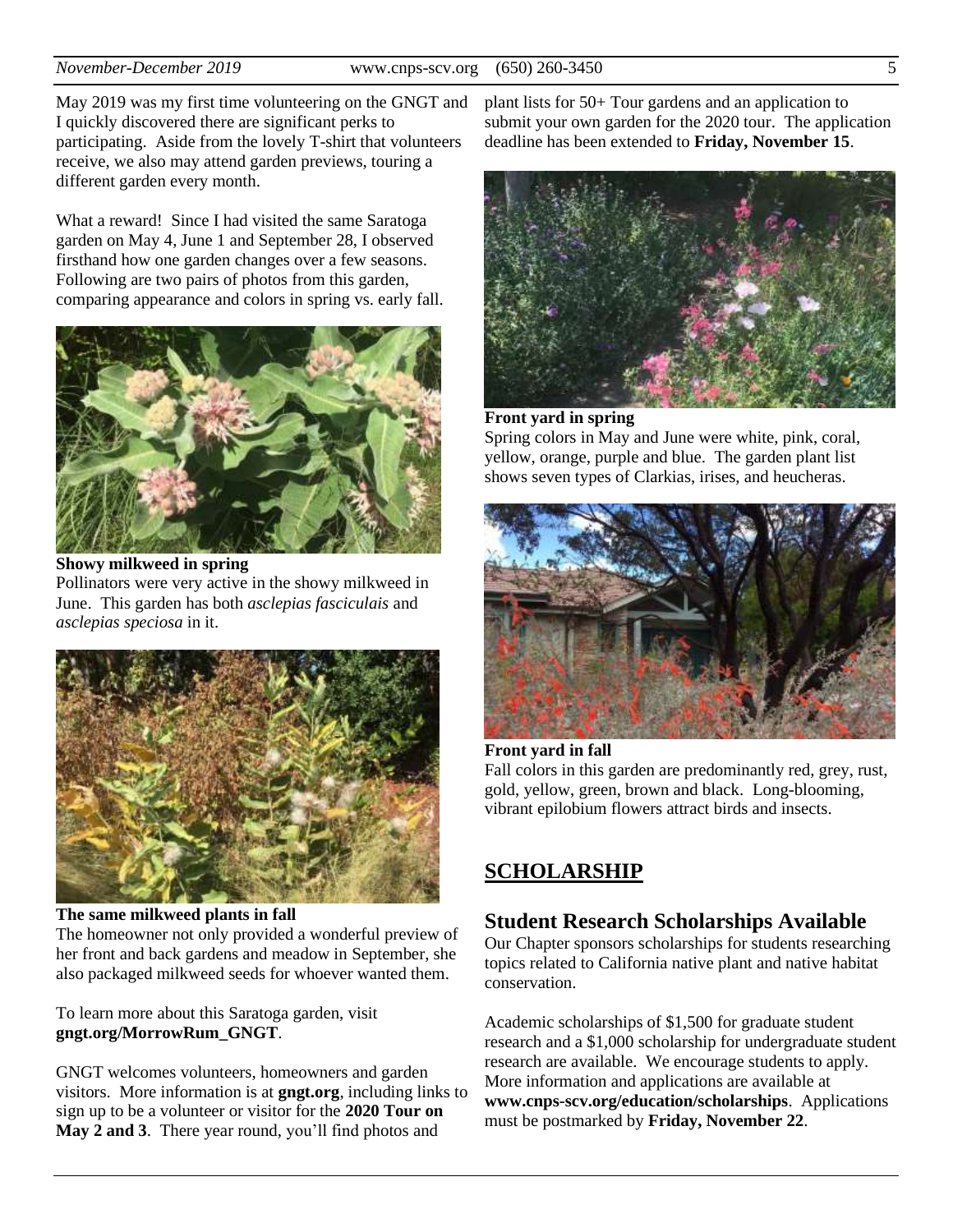### **CONSERVATION CORNER**

#### **Conservation Committee**

Our Chapter's conservation committee will be meeting on **Tuesdays, November 12** and **December 10** at **7:30pm** at the PCC Library in Palo Alto.

Please join us in our important work! For questions, comments or concerns, contact Conservation Committee Chair Carolyn Dorsch at cdorsch1@aol.com or (650) 804- 6162. For directions to the PCC, see the previous Keying with Natives article.

# **CHAPTER SERVICE OUTINGS**

#### **Edgewood Restoration**

Help restore habitat at Edgewood Park and Natural Preserve, known for fabulous wildflowers and amazing diversity near Redwood City. Sturdy gloves are recommended; you might also want to bring sunscreen, water, a hat, layered clothing and wear long sleeves/pants.

We weed year-round **every Friday at 9am**. Wednesday evening sessions will resume next spring. For more information including meeting places, visit **[www.cnps](http://www.cnps-scv.org/restoration/edgewood-park)[scv.org/restoration/edgewood-park,](http://www.cnps-scv.org/restoration/edgewood-park)** contact Wednesday leader Ken Himes at (650) 591-8560 or Friday leader Paul Heiple at pheiple@gmail.com or (650) 854-7125.

### **Alum Rock Park Volunteers**

Come help us weed out invasive plants at this natural gem of San Jose. Our habitat restoration efforts allow the native plants to "come to light."

We have weeding sessions **every Monday morning** and an **Inspiration Point Walk-and-Weed Day the third Saturday morning** of each month. Please visit the **[Yahoo](https://groups.yahoo.com/)  [Group "Alum Rock Park Volunteers"](https://groups.yahoo.com/)** to check the schedules. The group introduction lists what to bring and gives directions to the meeting places.

For more information contact Stephen Rosenthal at sailinsteve@sbcglobal.net or (650) 260-3450.

#### **Lake Cunningham Native Garden**

The California Native Garden project in Lake Cunningham Regional Park controls invasive plants in a 1.5-acre area and beautifies it with California native wildflowers, perennials, shrubs and trees.

Our Chapter applied for and has been awarded a \$1500 grant by BeautifySJ to plant 30 more native trees at the park. This will be Phase 3 of a 3-year planting project to create shade and habitat at this sunny park.

The tree planting workday will be on **Nov 9.** Volunteers are invited to sign up for any workday, **Saturdays 9am noon**. Sign up at **[lakecunninghamnativegarden.org/](http://lakecunninghamnativegarden.org/volunteer) [volunteer](http://lakecunninghamnativegarden.org/volunteer)**. The park is located at 2305 S. White Road in San Jose. For more information, contact Arvind Kumar at **[chhaprahiya@yahoo.com.](mailto:chhaprahiya@yahoo.com)**

# **CHAPTER FIELD TRIPS**

Chapter field trips are free and generally open to the public. They are oriented to conservation, protection and enjoyment of California native plants and wildlife, and we adhere to all rules and guidelines for the lands on which we are visiting.

**In our region it is very important to be prepared for hiking on rugged and steep terrain, wide temperature ranges and rapidly changing conditions at any time of year. All participants should wear sturdy footwear and carry sufficient water, sun protection, food, clothing layers, personal first aid and other supplies you may need. If you have any questions about your ability to participate in a particular field trip, please contact the trip leader in advance.**

Cell service is mainly restricted to cities and major highways. To find your way to an outing do not rely solely on your phone.

Check our field trips page **[www.cnps-scv.org/activities/](http://www.cnps-scv.org/activities/field-trips/) [field-trips](http://www.cnps-scv.org/activities/field-trips/)** for changes and additional field trips.

#### **Sun Nov 17 10am-3pm Beginner's Plant ID Walk Rancho Cañada del Oro (Morgan Hill)**

Are you confounded/stymied/intimidated by botanic names? Why say "*Heteromeles arbutifolia*" when "toyon" will do? What do they mean? What is the correct pronunciation?

Join Arvind Kumar and Ashok Jethanandani for a walk through this beautiful preserve as we identify the plants around us. We intend to tackle botanic names head on ̶ with roots in Greek or Latin, each botanic name tells its own story. Toyon's botanic name translates as "different apple with madrone-like leaves," a reference to its red berries and serrated-edge foliage. We may even learn how to say it right (secret tip: with confidence!).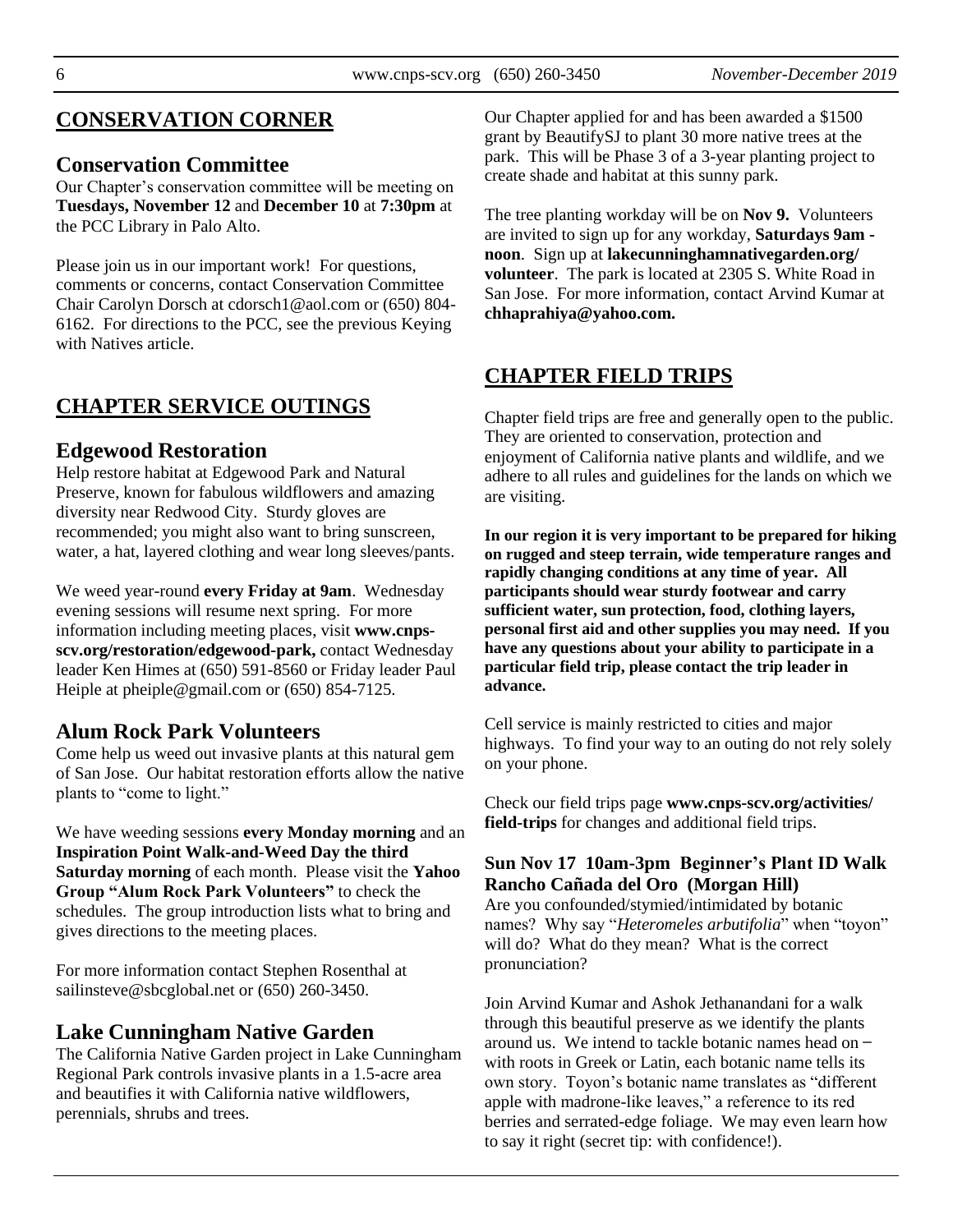We will go up the Mayfair Ranch Trail and return via the Longwall Canyon Trail. The distance covered will be 4.3 miles with 500' of elevation gain. We will walk through a variety of habitats: grassland, oak woodland, scrub, chaparral and riparian. We expect to see oaks, bay laurel, madrone, bigberry manzanita, toyon, coffeeberry, buckeye, holly-leaved cherry and snowberry.

Meet in the preserve parking lot at **10 am**. Bring a hat, water, and a bag lunch. Dress in layers and appropriately for mid-fall weather. Heavy rain cancels. RSVP through **[www.meetup.com](https://www.meetup.com/California-Native-Plant-Society-Santa-Clara-Valley-Chapter/)** ("California Native Plant Society – Santa Clara Valley Chapter") or at the OSA Events page **[www.openspaceauthority.org/visitors/events.html](https://www.openspaceauthority.org/visitors/events.html)**.

#### **Wed Nov 20 10am-2pm Uvas Canyon County Park (Morgan Hill)**

Join Joe Cernac for an easy three mile hike, where identification characteristics of late season trees and shrubs will be the theme. Unusual plants we expect to see include barberry (*Berberis nervosa*) and inside-out flower (*Vancouveria planipetala*).

We'll meet at the first parking lot at **10am**. Parking fee is \$5. Park info is at: **[www.sccgov.org/sites/parks/](https://www.sccgov.org/sites/parks/parkfinder/Pages/UvasCanyon.aspx) [parkfinder/Pages/UvasCanyon.aspx](https://www.sccgov.org/sites/parks/parkfinder/Pages/UvasCanyon.aspx)**. For more information contact trip leader Joe Cernac at 408 292 5465.

#### **Sun Dec 22 9am to Noon Bird and Plant ID Walk at Lake Cunningham Park (San Jose)**

Check our field trips page **[www.cnps-scv.org/activities/](http://www.cnps-scv.org/activities/field-trips/) [field-trips](http://www.cnps-scv.org/activities/field-trips/)** for details. RSVP through **[www.meetup.com](https://www.meetup.com/California-Native-Plant-Society-Santa-Clara-Valley-Chapter/)**.

#### **ANNOUNCEMENTS**

*News and Activities from Other Organizations*

### **Become an Edgewood Docent**

Friends of Edgewood docents lead interpretive nature walks at Edgewood Park and Natural Preserve, near Redwood City, throughout the year but especially during our famous spring wildflower season. No previous training is required to become a docent—only a love of nature and a desire to share.

Each January through April, a series of eight Wednesday evening classes, held at the preserve's education center, are paired with Saturday morning hikes in the preserve. The course covers Edgewood's geology, plants and wildlife, along with its history, preservation and on-going restoration. Along the way, you'll develop the interpretive skills that make for a great walk experience. A \$40 course fee covers the cost of materials.

**Sat Dec 7 10am-2pm Moss Hike in Almaden Quicksilver County Park (San Jose)**

Join Ben Carter, botany professor at SJSU, for a 2.5 mile walk to learn about bryophytes (mosses, liverworts and hornworts) of the Bay Area. This is an entry-level walk that will emphasize seeing different bryophyte species in nature and learning about their morphology, ecology and natural history.

There will be a moderate uphill climb, but the path is well-shaded

and we'll be moving very slowly. Bring a hand lens if you have one. Bring lunch, snacks and liquids. We'll head out in any conditions except for heavy rain.

We will meet at the Hacienda Entrance parking lot, which is at the southern tip of the park along Almaden Road. For more information, contact Ben Carter at benjamin.carter@sjsu.edu or (805) 704-0616.

Please consider joining us! For more information or to register for the training, contact Sandy Bernhard at [docent-trainer@](mailto:docent-trainer@friendsofedgewood.org) [friendsofedgewood.org.](mailto:docent-trainer@friendsofedgewood.org)

# **Save a Tree!**

Blazing Star newsletters are always online at the Chapter website's newsletter page: **[www.cnps-scv.org/blazing](http://www.cnps-scv.org/index.php/blazing-star-newsletter)[star-newsletter.](http://www.cnps-scv.org/index.php/blazing-star-newsletter)** Please contact membership@cnps-scv.org if you would like to receive this newsletter by email only.

To join our Chapter news email list please visit **[www.cnps-](http://www.cnps-scv.org/index.php/about-us/contact-us)**

**[scv.org/about-us/contact-us](http://www.cnps-scv.org/index.php/about-us/contact-us)**.

*Laurie Alexander*

**DEADLINE FOR THE NEXT** *BLAZING STAR*

# **Saturday, November 30**

**carol.mattsson@gmail.com or (408) 255-3767**

Sandy Bernhard, Docent Training Coordinator, covers how to begin a guided walk with the Friends of Edgewood docent class, April 2019